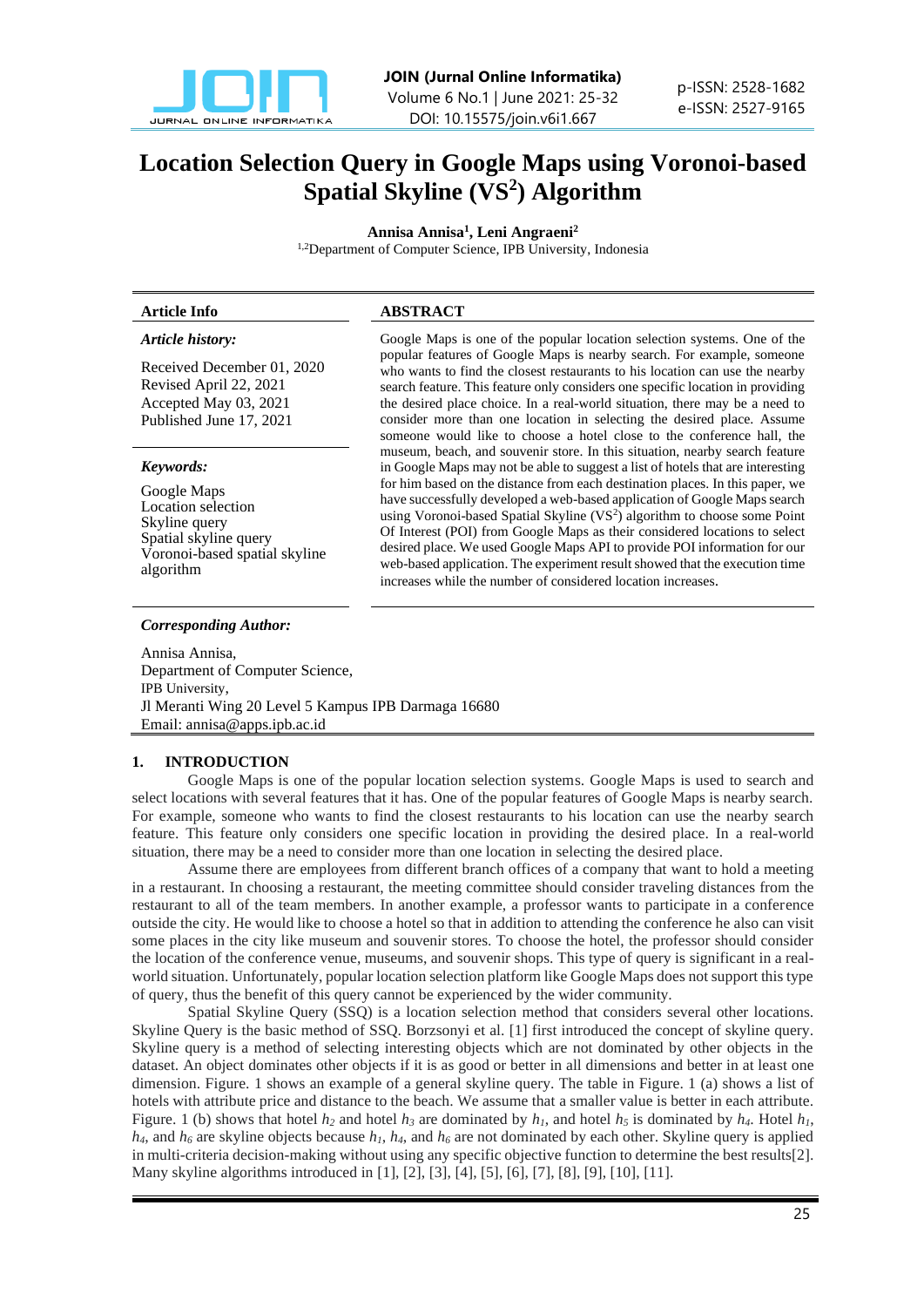



In the case of interesting spatial object selection like location, Sharifzadeh et al.[12] introduced the concept of skyline query using geometric elements in their solution, namely Spatial Skyline Query (SSQ). Spatial Skyline Query (SSQ) is a method for skyline query problems with spatial parameters. SSQ is used to find skyline objects in a dataset based on the given query points. Several studies have used the SSQ concept in [12], [13], [14], [15], [16].

In reference [12], let the set *P* contain points in the *d*-dimensional space  $R^d$  and  $D(...,:)$  be a distance metric defined in  $\mathbb{R}^d$  where  $D(...)$  obeys the triangular inequality. Given a set of *d*-dimensional query points  $Q = \{q_1, \ldots, q_n\}$  and the two object points *p* and *p'* in  $\mathbb{R}^d$ , *p* spatially dominates *p'* with respect to *Q iff* we have  $D(p,q_i) \le D(p',q_i)$  for all  $q_i \in Q$  and  $D(p,q_i) < D(p',q_i)$  for some  $q_i \in Q$ . Figure. 2 shows an example of object points and query points in SSQ problem.



Figure 2. Example of object points and query points in SSQ problem

Given the hotel dataset  $P = \{p_1, p_2, p_3, p_4, p_5, p_6\}$  and query points  $Q = \{q_1, q_2, q_3, q_4, q_5\}$  as locations to be considered in the selection of P, such as conference venues, airports, souvenirs shop, restaurant, or night markets. *X* and *Y* are the coordinates of *P* and *Q*. Figure. 2 (a) shows a dataset of hotel *P*, and Figure. 2 (b) shows a dataset of query points  $Q$ . The spatial skyline of  $P$  with respect to  $Q$  is the set of those points in  $P(p)$ which are not spatially dominated by any other point of  $P(p')$ . The points  $p$  is in the spatial skyline *iff* we have [12]:

$$
\forall p' \in P, p' \neq p, \exists q_i \in Q \text{ s.t. } D(p, q_i) \leq D(p', q_i)
$$
\n
$$
(1)
$$

Equation 1 shows that finding the spatial skyline object can be done by calculating the distance  $p \in P$  to all *q*  $\in$  *Q*, then compare it with other *p* (*p*). If no *p*' dominates *p*, then *p* becomes the skyline object. The distance from one point to another is calculated using Euclidean Distance, with the results shown in Table 1.

| Table 1. The result of distance calculation |      |      |      |      |      |
|---------------------------------------------|------|------|------|------|------|
| Hotel                                       | αl   |      | a3   | a4   | GD.  |
| p1                                          | 3.16 | 3.60 | 1.41 | 5.38 | 3.16 |
| p2                                          | 3.16 | 2.24 | 3.16 | 6.40 | 4.24 |
| p3                                          | 5.10 | 7.00 | 4.24 | 3.60 | 3.16 |
| p4                                          | 1.00 | 2.00 | 3.60 | 4.24 | 2.24 |
| p5                                          | 3.16 | 5.00 | 3.16 | 3.00 | 1.41 |
| p6                                          | 5.83 | 6.40 | 1.41 | 7.00 | 5.10 |

Table 1 shows that hotel  $p_6$  is dominated by  $p_1$  and  $p_3$  is dominated by  $p_5$ . Hotels  $p_1$ ,  $p_2$ ,  $p_4$ , and  $p_5$  are not dominated by each other, so those hotels are skyline objects. However, this method is inefficient because it requires high computational time to calculate distances from *P* to all *Q* and to compare all *P* points. One efficient SSQ algorithm is Voronoi-based Spatial Skyline (VS<sup>2</sup>) [12]. VS<sup>2</sup> uses three geometric structures to get the spatial skyline solution, namely the *Voronoi diagram*, *Delaunay Graph*, and *Convex Hull*. Currently, SSQ has not been implemented on Google Maps. This research implemented a web-based location selection system using VS<sup>2</sup> for location selection on Google Maps so that it can be used widely and easily by Google Maps users. Moreover, the web-based application also considers the non-spatial attribute of the selecting location, such as rating, which had not been considered previously in the original algorithm.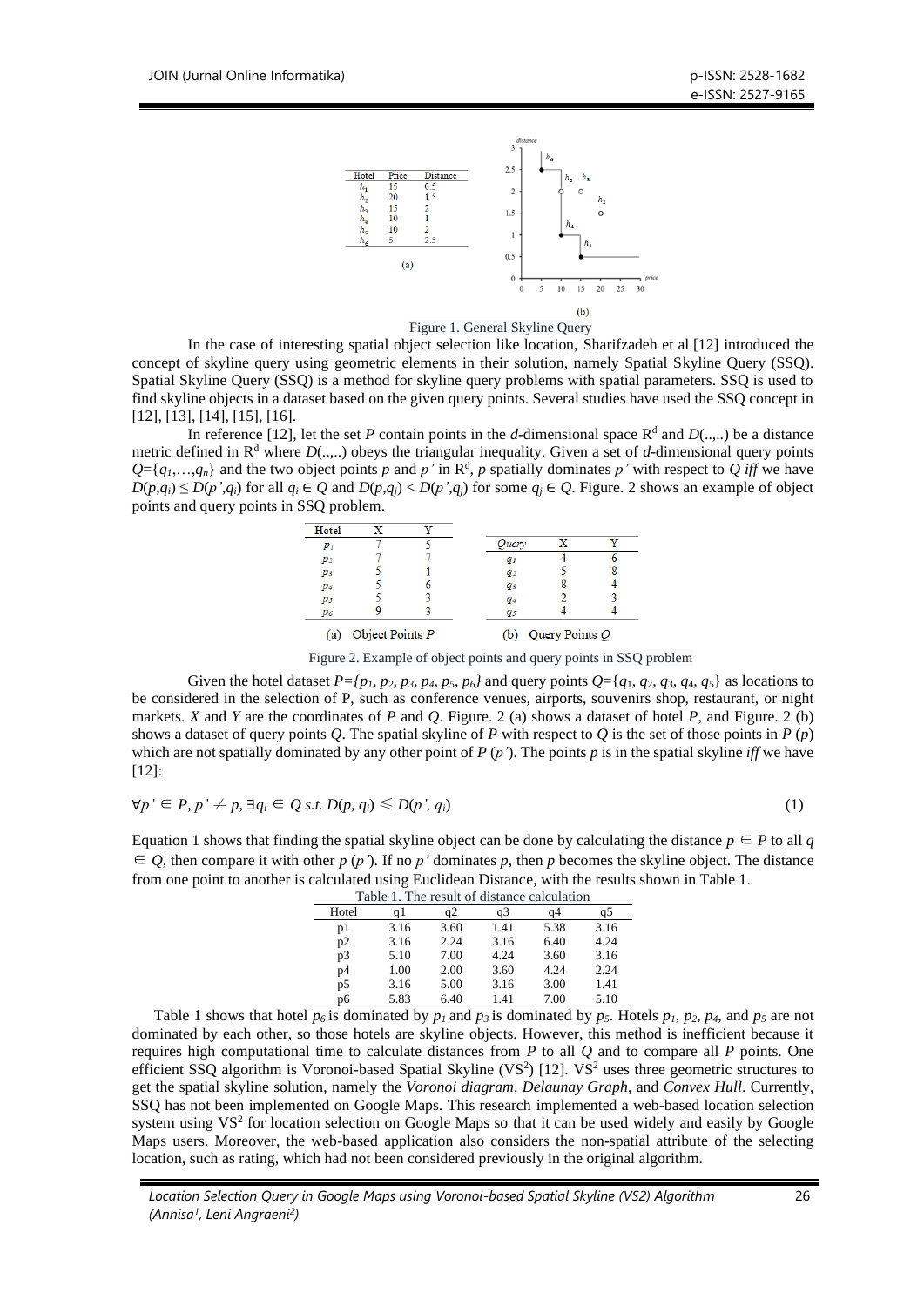The paper is organized with the following structure. Section I introduced the background and contribution of this work. Section II briefly explained about  $VS^2$  algorithm. We described our methodology in Section III. The result of our work is presented in Section IV. Finally, we concluded our work in Section V.

# **2. VORONOI-BASED SPATIAL SKYLINE (VS<sup>2</sup> ) ALGORITHM**

To improve the efficiency of the SSQ algorithm, Sharifzadeh et al. [12] utilized three geometric structures: Voronoi diagram, Delaunay graphs, and Convex hull. One of the proposed algorithms is Voronoi-based Spatial Skyline (VS<sup>2</sup>). Voronoi diagram provides an efficient data structure to compute the nearest Voronoi point for a given query point *q* [17]. Zhu et al. [18], Safar et al. [19], Agarwal et al. [20], and Arefin et al. [17], used Voronoi diagrams for location selection.

In reference [12], VS<sup>2</sup> reduces the amount of checking for dataset *P* (based on Lemma 1, Theorem 1, and Theorem 3) and calculates the distance to *Q* (based on Theorem 2).

Lemma 1. *For each qi*  $\in Q$ , the closest point to qi in P is a skyline point.

Theorem 1. Any point  $p \in P$ , which is inside the convex hull of Q, is a skyline point.

Theorem 2. *The set of skyline points of P does not depend on any non-convex query point*  $q \in Q$ *.* 

Theorem 3. Any point  $p \in P$  whose Voronoi cell V  $C(p)$  intersects with the boundaries of the convex hull of Q *is a skyline point*.

Figure. 3 (a) shows the Voronoi diagram of a set of nine points *P*. The point *p* is a Voronoi point which is the object point that constructs the Voronoi diagram. The grey area enclosing point *p* is Voronoi cell of  $p$  or  $VC(p)$ , which is a convex polygon with the edge is a line that divides two Voronoi points with the same distance to the line. For every two points, *p* and *p'* with the same edge in its Voronoi cell means that p is Voronoi neighbor of *p'*. Figure. 3(b) shows that there is an edge connecting *p* and *p'* in undirected graph *G* iff *p'* is Voronoi neighbor of *p* in the Voronoi diagram of *P*. The graph *G* is called the Delaunay Graph of points in *P*. Figure. 3 (c) shows the Convex hull of the points *P* or *CH*(*P*) which is the smallest convex polygon that contains all the points in *P*, and the vertices of this polygon or  $CH<sub>v</sub>(P)$  called convex point.



Figure 3. Three geometric structures in Sharifzadeh et al. [12] (a) Voronoi Diagram, (b) Delaunay Triangulation, (c) Convex Hull

Given two sets of points which are object points  $P = \{p_1, p_2, ..., p_n\}$  and query points  $Q = \{q_1, q_2, ..., q_n\}$ *qn*}, figure. 4 (a), (b), and (c) shows that the bisector line of *pp'* is a perpendicular line for each two points *p* and *p'* where the distance from the point *p* and point *p'* to the bisector line are equal. This line divides the two regions for each point  $p$  and  $p'$  where all points in the same region as point  $p$  will be closer to the point  $p$ compared to the point  $p'$  and vice versa. The circle is constructed with the center at  $qi$  and the radius  $D(qi,p)$  or called  $C(qi,p)$ , which means that  $q_i$  is closer to any point inside  $C(qi,p)$  than to p. Figure. 4 (a) shows that p is a skyline point because it is inside the convex hull of *Q*, so it will not be compared with other object points. Figure. 4 (b) shows that the  $C(q, p)$  entirely inside the union of the circles  $C(q_2, p)$  for  $qi \in CHv(O)$  [12], so the non-convex point *q* have no impact on the result of the spatial skyline. Thus, it can reduce the time required to do the distance computation because we just need to compute the distance from object points to convex points, and we can ignore the non-convex point of  $CH(Q)$ . Figure. 4 (c) shows that the point  $VC(p)$ , which intersects with the boundaries  $CH(Q)$ , is the skyline point, so the point  $p$  will not be compared with other object points.



27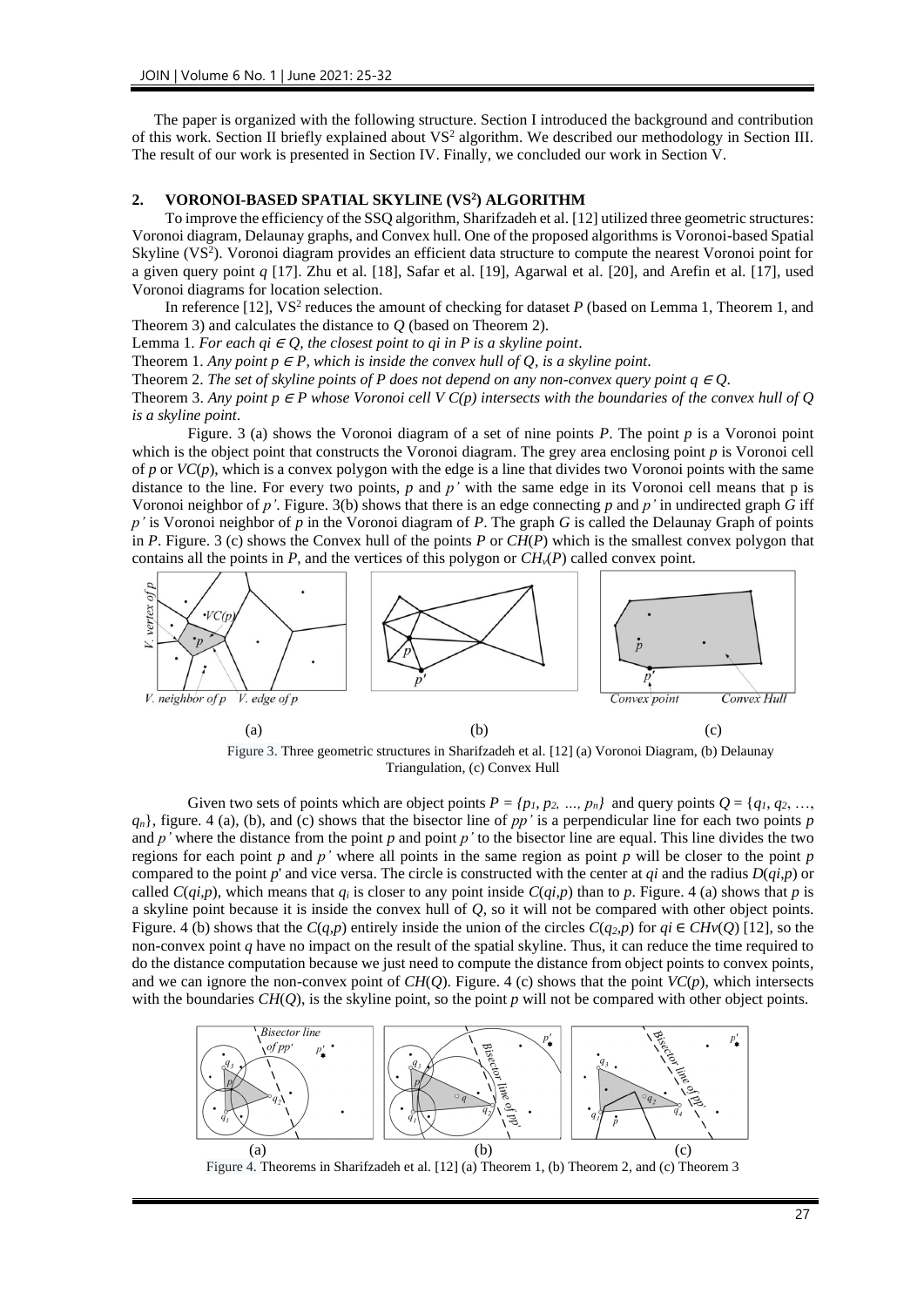# **3. METHOD**

The methodology of this research consists of: creating a data collection module, creating an SSQ module using VS<sup>2</sup>, system development, system testing, and experiments.

# **3.1. Data Collection from Google Maps**

The data processed by every run of  $VS^2$  is dynamic because the data is based on user preferences. The data consists of Point of Interest (POI) in Google Maps with spatial and non-spatial information. This data was obtained by utilizing Google Maps API. The user determines the type of POI targeted for search, such as restaurants, hotels, etc. After that, a data request is made to obtain spatial information and non-spatial information. The spatial information are latitude and longitude of POI, and the non-spatial information is POI rating according to the type of POI entered. This is the basic concept of the data collection module.

There are two Google Maps APIs used in this module. First, Geocoding API is used to get location information (latitude, longitude) from user queries. The required parameter is the name of the query location. An example of the data collection result can be seen in Table 2. In this example, there are five query locations (*Q*), namely SMAN 48 Jakarta, Lubang Buaya Jakarta, Taman Mini Indonesia Indah, SPBU Pinang Ranti 2, and Yayasan Bamadita Rahman.

| Table 2. The result of query data collection |  |
|----------------------------------------------|--|
|----------------------------------------------|--|

| Name of query              | Latitude    | Longitude  |
|----------------------------|-------------|------------|
| SMAN 48 Jakarta            | -6.287359   | 106.882821 |
| Lubang Buaya Jakarta       | $-6.293907$ | 106.903398 |
| Taman Mini Indonesia Indah | $-6.302446$ | 106.895156 |
| SPBU Pinang Ranti 2        | $-6.291301$ | 106.888318 |
| Yavasan Bamadita Rahman    | $-6.293165$ | 106.893153 |

Second, Places API Nearby Search is used to get non-spatial information based on the type of POI. The information includes name, rating, and location (latitude, longitude). The parameters used are the type of POI (restaurants, hotels, supermarkets, etc.) and the search location points (latitude and longitude) obtained by taking the average value of the location of the query. For example, for query data with five places in Table 2, a search location point is obtained at location latitude -6.2936352 and longitude 106.892569 shown in Figure 5 with the X sign. After getting the location search point, a restaurant data request is made using a nearby search with a radius of 5000 meters from that location point. The total data obtained from the request for one type of POI is 60 data. Examples of the POI processing results data can be seen in Table 3.



Figure 5. Example of location points on Google Maps

| Table 3. The result of POI data collection |        |             |            |  |
|--------------------------------------------|--------|-------------|------------|--|
| Name of POI                                | Rating | Latitude    | Longitude  |  |
| Masakan Wong Solo                          | 5.0    | $-6.303482$ | 106.901074 |  |
| Pecel Madiun                               | 4.4    | $-6.303058$ | 106.901850 |  |
| Sambara                                    | 3.9    | $-6.304384$ | 106.887348 |  |
| H.E.M.A Resto                              | 4.2    | -6.303929   | 106.886587 |  |
| Avam Bakar Riri                            | 4.8    | $-6.290319$ | 106.882738 |  |

# **3.2. SSQ Implementation**

The Spatial Skyline Query (SSQ) module is created according to the pseudocode shown in Figure 6. The pseudocode starts from computing convex hull (*CH*) of query points (*Q*), and initialization for the data structure that will be used include the results of skyline *S*(*Q*), minimum heap tree *H*, *Visited*, and *Extracted*. Initialization is done by randomly selecting one query point  $(q<sub>i</sub>)$  and determining the point  $p \in P$  with the closest distance to the query point *q1* (*Nearest Neighbor q1*). Iteration begins by checking the first point in *H*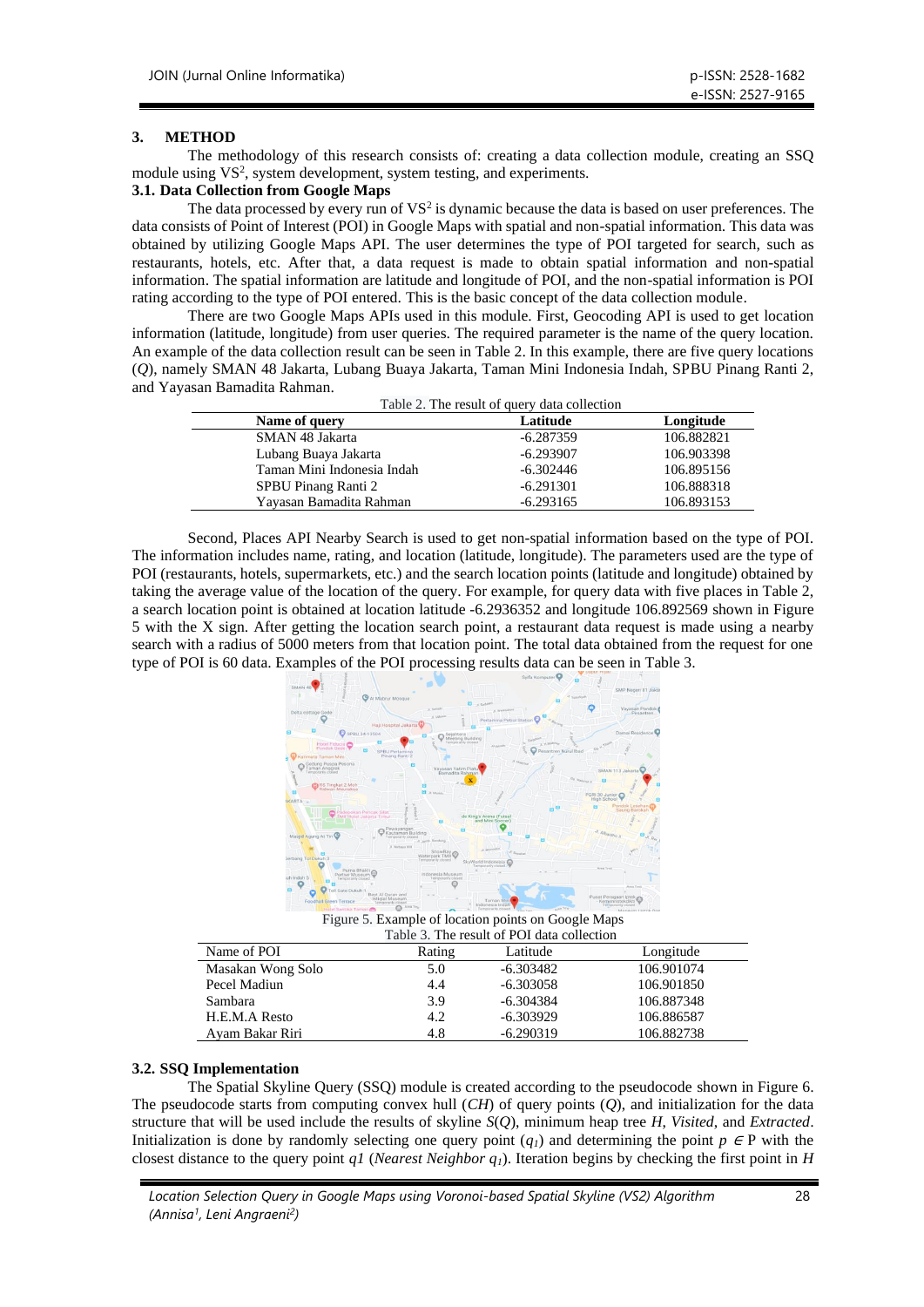(*p*). When checking is complete, continue searching and checking *Voronoi neighbors of p*. If *H* is empty, then the iteration stops, and  $VS^2$  returns the *S*(*Q*) value as the skyline.

We modified the pseudocode implementation by adding conditions for filtering POI data according to the minimum rating from the user, which is shown in Figure 7. Input data for this module is POI and query data obtained from the data collection module and minimum rating information from user input. Information used from POI data and queries is the location (latitude and longitude). The distance calculation used is Euclidean Distance, according to the distance calculation used in the VS<sup>2</sup> algorithm. The results of this module are skyline objects of POI.



Figure 7. Modification of  $VS^2$  implementation in Google Maps

#### **3.3. System Development**

The design and development of web-based location selection systems are carried out in this stage. The design phase consists of making activity diagrams and system interface designs. After that the system is developed, referring to the design that has been made. Google Maps API that is used in the system are Places API and Maps JavaScript API. Figure. 8 shows the activity diagram of the system.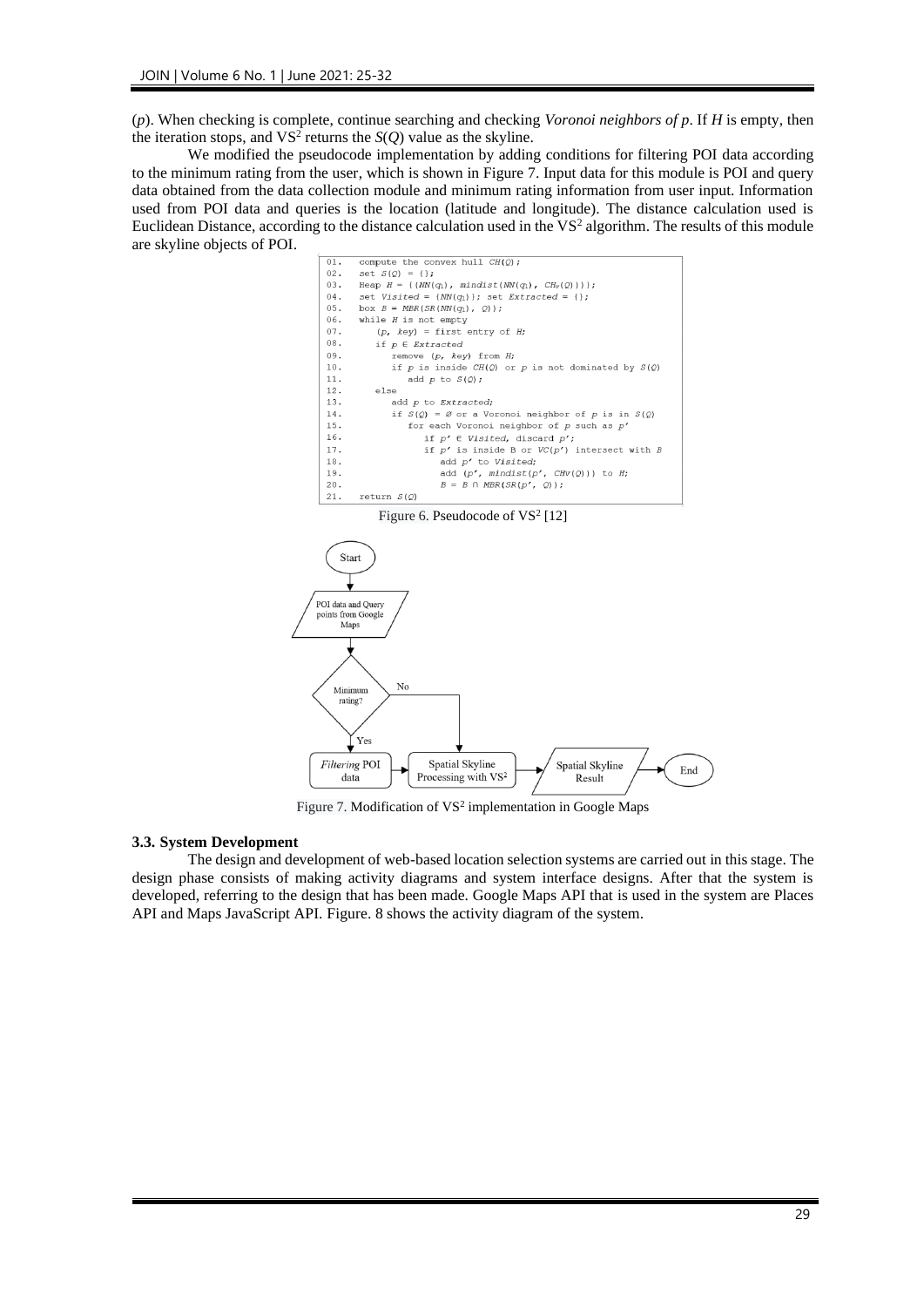

Figure 8. Activity Diagram

# **3.4. System Testing**

After system development has been completed, we conducted testing. The testing is performed by doing an interaction simulation with the system, from filling out the location search input form to obtaining a set of skyline locations.

# **3.5. Experiment**

In the experiment, we observed the performance of the SSQ query in Google Maps and recorded the time required to complete the search. The experiment also observed the effect of a different numbers of queries on the system performance.

# **4. RESULTS AND DISCUSSION**

A web-based location selection system is designed so that  $VS<sup>2</sup>$  algorithm implementation can be used directly by the user. There are two main pages in this system, the input form for location search and the spatial skyline results page, which displays recommended location for users. Figure. 9 shows the input page for location search based on the preferences of the user. The input form includes three input fields. First is the type of POI (restaurant, supermarket, hotel, etc.) that would be searched. The second field is selecting the minimum rating of the POI, which is optional. Third are query (considered) locations from the user, between 2 to 5 locations maximum. Then the user clicks on submit button, and input data from the user will be processed to find the final spatial skyline. Figure. 10 shows an example of a result page that recommends POI for the user. There are three colors on the result page, blue is query (considered) locations from the user, red is all POI data collected from Google Maps based on query locations, and green denotes the POIs that are the final spatial skyline.



Figure 9. Dashboard page for SSQ location selection query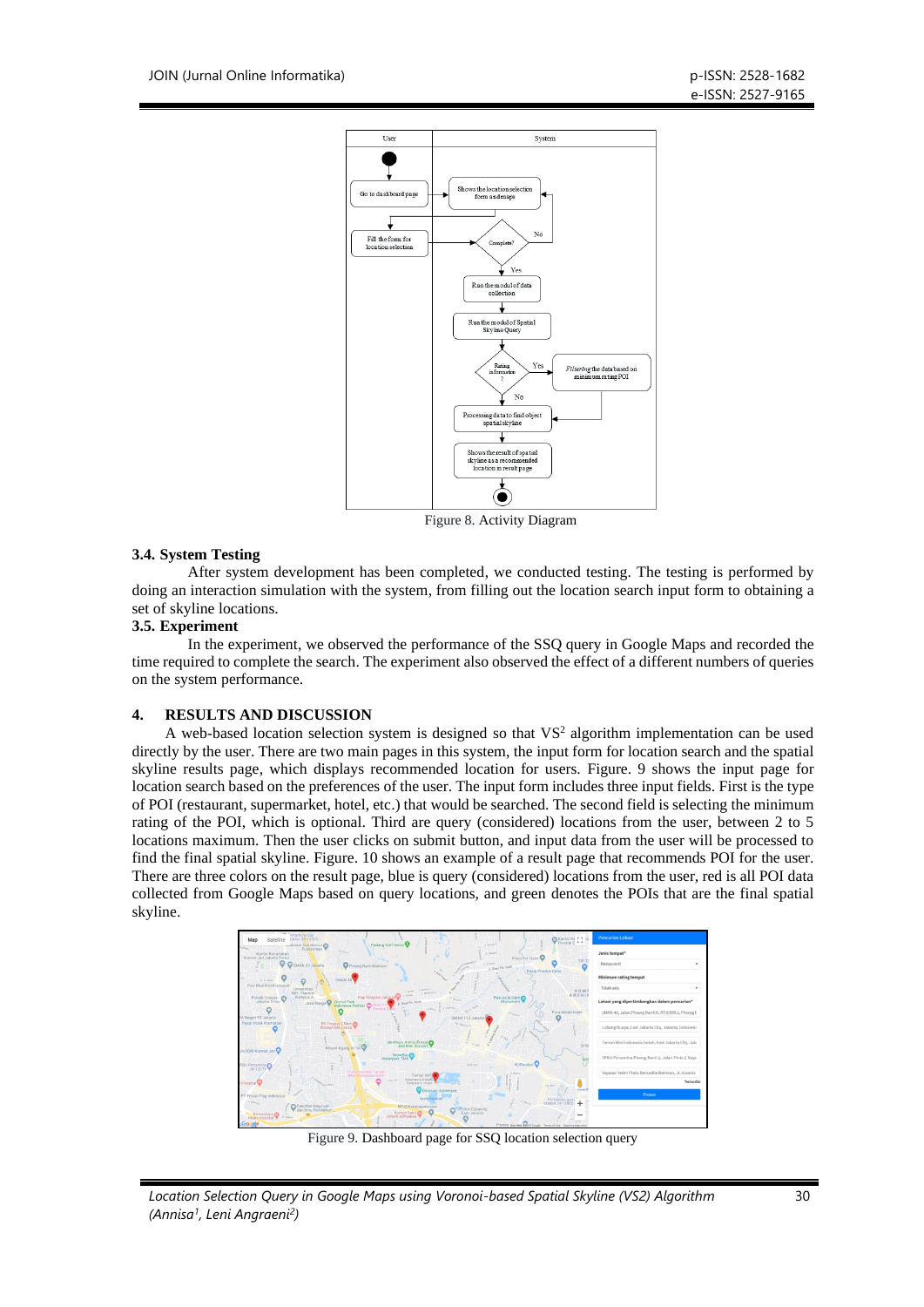

Figure 10. Result page

Next, the system is tested using the *black-box* method to determine whether all the functions that have been developed are working as expected. Table 4 shows the result of testing the three functions of the system, the form filling, autocomplete location fields on the form, and markers on the map when filling in the location fields.

| Table 4. The result of system testing                      |                                                                       |                                                              |                |  |
|------------------------------------------------------------|-----------------------------------------------------------------------|--------------------------------------------------------------|----------------|--|
| Function                                                   | Scenario                                                              | <b>Expected Result</b>                                       | Result         |  |
| Fill out the form for                                      | Complete the input data on form and                                   | Redirect to the result page and                              | <b>Success</b> |  |
| location search.                                           | click the "Proses" button.                                            | show the spatial skyline points as a<br>recommended location |                |  |
| Autocomplete location<br>field                             | Typing the location for query                                         | Show the recommended location<br>based on typed word         | <b>Success</b> |  |
| Push marker when<br>filling out the location<br>of a query | Choose one location from the<br>recommendation of <i>autocomplete</i> | Add marker at the location on the<br>maps                    | <b>Success</b> |  |

Execution time for the  $VS^2$  algorithm can be seen in Figure.11. The total POI data used to calculate the execution time is fixed at 60 restaurants with varying the number of queries from 2, 4, 6, 8, to 10. Figure.11 (a) shows the execution time for the  $VS^2$  algorithm to find the spatial skyline object on existing data. Figure 11 (b) shows execution time from collecting data until finding spatial skyline object. Based on the execution time, we can see that as the number of queries increases, the processing time required to find spatial skyline objects also increases. There is an additional execution time required for data collection and filtering before running the VS<sup>2</sup> algorithm. The time complexity of the VS<sup>2</sup> algorithm is  $O(|S(Q)|^2|CH_v(Q)| + \Phi(|P|)$ ) where  $|S(Q)|$  is the number of solution,  $|CH_v(Q)|$  is the number of vertex convex hull of  $Q$  ( $|CH_v(Q)| \leq |Q|$ ), and  $\Phi(|P|)$  is the complexity of finding the data point from which VS<sup>2</sup> starts visiting inside  $CH(Q)$  (e.g.,  $NN(q_i)$ ) [12].



Figure 11. Execution time (a) only SSQ module, and (b) Collecting data + SSQ module

# **5. CONCLUSION**

This research has been successfully implemented the Voronoi-based Spatial Skyline (VS<sup>2</sup>) algorithm for location selection based on spatial criteria on Google Maps. The data used is the Point of Interest (POI) dataset from Google Maps obtained by utilizing the Google Maps API implemented in the data collection module. The execution time is affected by the amount of object data and the number of queries. In the future, we would like to develop this web application into a mobile application so that it is more accessible for many users. Implementation of a newer skyline algorithm to improve execution time can also be researched. In further research, the data collection algorithm can be modified by other methods that can perform faster. In addition to that, the VS<sup>2</sup> algorithm that currently still uses Euclidean distance can be researched further to using road map distances that correspond to the real-world situations.